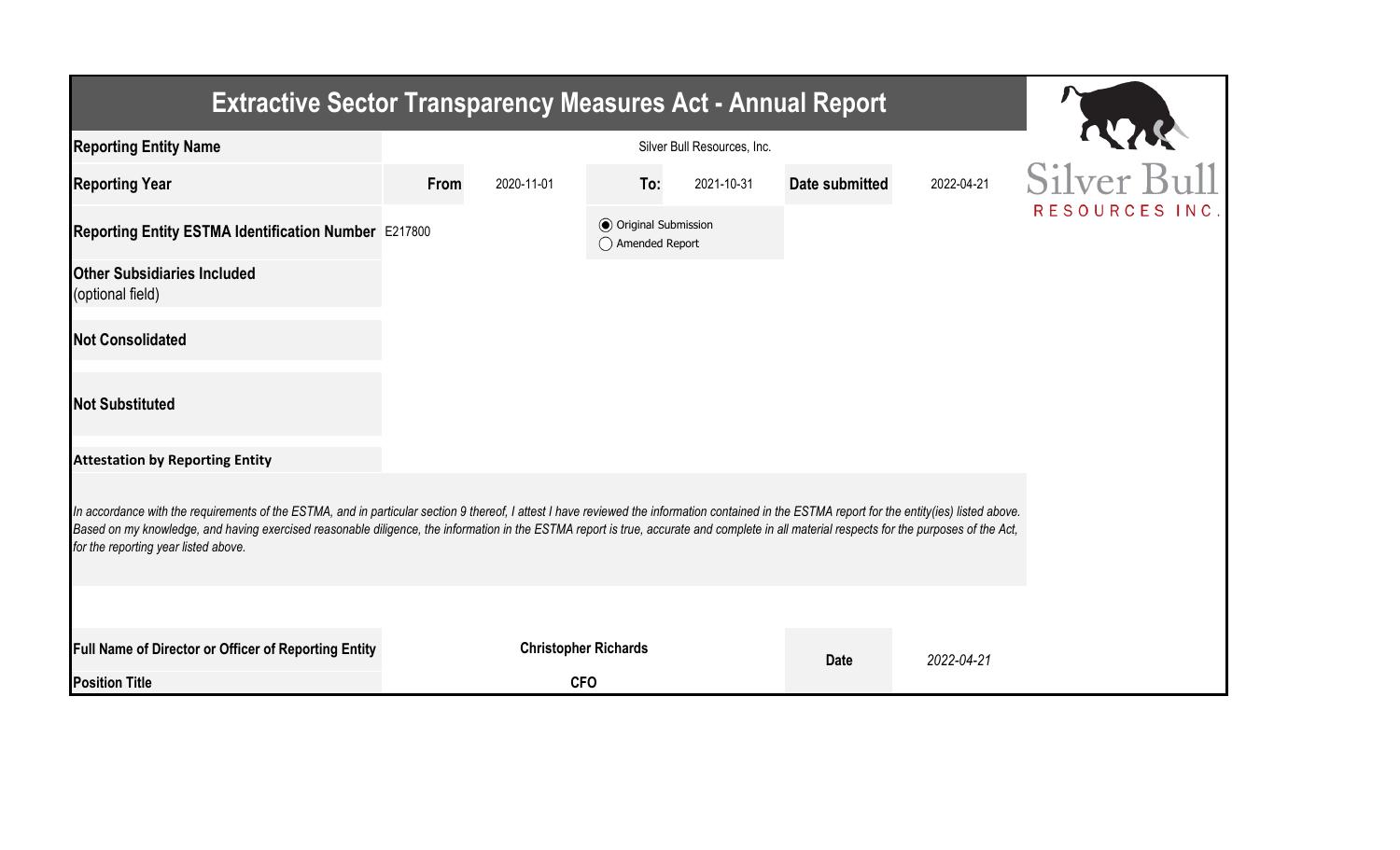| Extractive Sector Transparency Measures Act - Annual Report                                                                                                                      |                          |                                                                                 |                                               |            |         |                                |                |                  |                                               |                               |                                                           |  |
|----------------------------------------------------------------------------------------------------------------------------------------------------------------------------------|--------------------------|---------------------------------------------------------------------------------|-----------------------------------------------|------------|---------|--------------------------------|----------------|------------------|-----------------------------------------------|-------------------------------|-----------------------------------------------------------|--|
| <b>Reporting Year</b><br><b>Reporting Entity Name</b><br><b>Reporting Entity ESTMA</b><br><b>Identification Number</b><br><b>Subsidiary Reporting Entities (if</b><br>necessary) | From:                    | 2020-11-01                                                                      | To:<br>Silver Bull Resources, Inc.<br>E217800 | 2021-10-31 |         | Currency of the Report USD     |                |                  |                                               |                               |                                                           |  |
|                                                                                                                                                                                  | <b>Payments by Payee</b> |                                                                                 |                                               |            |         |                                |                |                  |                                               |                               |                                                           |  |
| Country                                                                                                                                                                          | Payee Name <sup>1</sup>  | Departments, Agency, etc<br>within Payee that Received<br>Payments <sup>2</sup> | <b>Taxes</b>                                  | Royalties  | Fees    | <b>Production Entitlements</b> | <b>Bonuses</b> | <b>Dividends</b> | Infrastructure<br><b>Improvement Payments</b> | Total Amount paid to<br>Payee | Notes <sup>34</sup>                                       |  |
| Mexico                                                                                                                                                                           | Government of Mexico     | Secretariat of Economy                                                          |                                               |            | 111,491 |                                |                |                  |                                               |                               | 111,491 Fiscal year end FX rate Peso => USD<br>$0.048784$ |  |
|                                                                                                                                                                                  |                          |                                                                                 |                                               |            |         |                                |                |                  |                                               |                               |                                                           |  |
|                                                                                                                                                                                  |                          |                                                                                 |                                               |            |         |                                |                |                  |                                               |                               |                                                           |  |
|                                                                                                                                                                                  |                          |                                                                                 |                                               |            |         |                                |                |                  |                                               |                               |                                                           |  |
|                                                                                                                                                                                  |                          |                                                                                 |                                               |            |         |                                |                |                  |                                               |                               |                                                           |  |
|                                                                                                                                                                                  |                          |                                                                                 |                                               |            |         |                                |                |                  |                                               |                               |                                                           |  |
|                                                                                                                                                                                  |                          |                                                                                 |                                               |            |         |                                |                |                  |                                               |                               |                                                           |  |
|                                                                                                                                                                                  |                          |                                                                                 |                                               |            |         |                                |                |                  |                                               |                               |                                                           |  |
|                                                                                                                                                                                  |                          |                                                                                 |                                               |            |         |                                |                |                  |                                               |                               |                                                           |  |
|                                                                                                                                                                                  |                          |                                                                                 |                                               |            |         |                                |                |                  |                                               |                               |                                                           |  |
|                                                                                                                                                                                  |                          |                                                                                 |                                               |            |         |                                |                |                  |                                               |                               |                                                           |  |
|                                                                                                                                                                                  |                          |                                                                                 |                                               |            |         |                                |                |                  |                                               |                               |                                                           |  |
|                                                                                                                                                                                  |                          |                                                                                 |                                               |            |         |                                |                |                  |                                               |                               |                                                           |  |
|                                                                                                                                                                                  |                          |                                                                                 |                                               |            |         |                                |                |                  |                                               |                               |                                                           |  |
|                                                                                                                                                                                  |                          |                                                                                 |                                               |            |         |                                |                |                  |                                               |                               |                                                           |  |
|                                                                                                                                                                                  |                          |                                                                                 |                                               |            |         |                                |                |                  |                                               |                               |                                                           |  |
|                                                                                                                                                                                  |                          |                                                                                 |                                               |            |         |                                |                |                  |                                               |                               |                                                           |  |
|                                                                                                                                                                                  |                          |                                                                                 |                                               |            |         |                                |                |                  |                                               |                               |                                                           |  |
|                                                                                                                                                                                  |                          |                                                                                 |                                               |            |         |                                |                |                  |                                               |                               |                                                           |  |
| <b>Additional Notes:</b>                                                                                                                                                         |                          |                                                                                 |                                               |            |         |                                |                |                  |                                               |                               |                                                           |  |